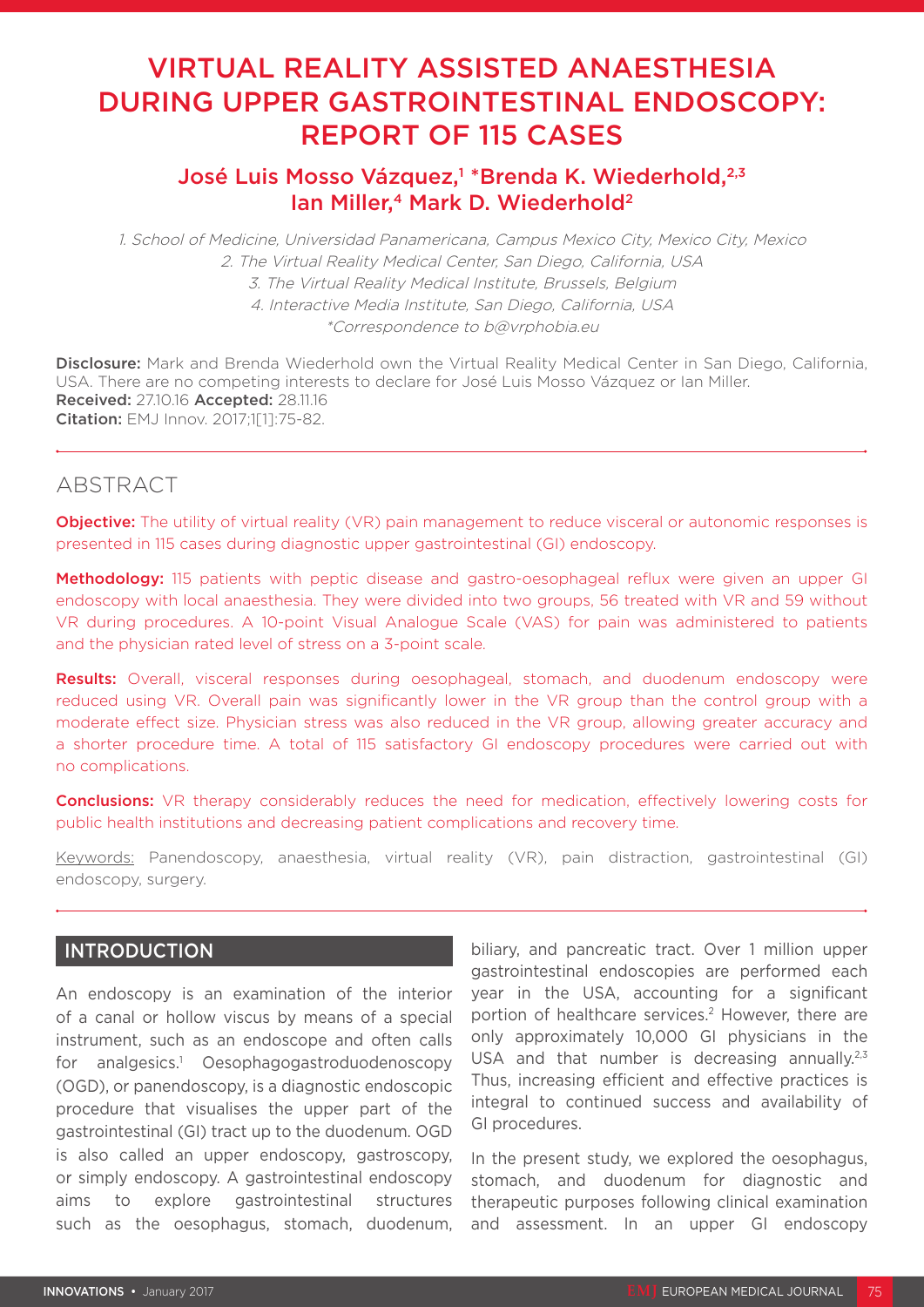there are two types of anaesthesia that may be administered to a patient depending on their preoperational condition, local anaesthesia and intravenous medication (fentanyl, midazolam).<sup>4-18</sup> In this study, endoscopic procedures were carried out under local anaesthesia. As with many medical procedures, pain management is an essential aspect to the quality and comfort of a patient during an operation. Intravenous anaesthesia is often used to prevent pain during a procedure and reduce recall. However, with the use of local anaesthesia, a patient remains awake and cognisant of their surrounding environment, thereby enhancing their awareness of happenings and potentially increasing their risk of experiencing autonomic distress. They are however, able to co-operate during the procedure if necessary. Therefore, the introduction of pain management techniques is essential to maintaining patient comfort. Past studies and procedures underscore successful

pain distraction techniques for reducing anxiety.19-27 For example, Hudson et al.<sup>22</sup> found that when allocated distraction techniques during venous surgery, such as listening to music or watching a DVD, patients' intraoperative anxiety ratings were significantly reduced and their overall experiences were satisfactorily improved. Additionally, Umezawa et al. $23$  found the application of visual distraction (watching a silent movie) worked to improve patient satisfaction and decrease both anxiety and pain while undergoing a colonoscopy. Such research highlights the successful use of pain distraction during invasive surgeries. As a result, the development and implementation of new, innovative, efficient, and effective technological pain distraction techniques is pertinent to enhancing patient comfort, reducing negative effects, and improving overall wellbeing during medical procedures.

| Author                       | Description                                                                                                                                                                                                                                                                                                                                                                                                                                                                                                                                                                                                                                                                                                                                                                   | <b>Methods</b>                                                                                                                                                                                                                                                                                                                                                                                                                                                                                                                                                                                                                                                   | <b>Results</b>                                                                                                                                                                                                                                                                                                                                                                                                                                                                                                                                                                                                                                                                                                                 |
|------------------------------|-------------------------------------------------------------------------------------------------------------------------------------------------------------------------------------------------------------------------------------------------------------------------------------------------------------------------------------------------------------------------------------------------------------------------------------------------------------------------------------------------------------------------------------------------------------------------------------------------------------------------------------------------------------------------------------------------------------------------------------------------------------------------------|------------------------------------------------------------------------------------------------------------------------------------------------------------------------------------------------------------------------------------------------------------------------------------------------------------------------------------------------------------------------------------------------------------------------------------------------------------------------------------------------------------------------------------------------------------------------------------------------------------------------------------------------------------------|--------------------------------------------------------------------------------------------------------------------------------------------------------------------------------------------------------------------------------------------------------------------------------------------------------------------------------------------------------------------------------------------------------------------------------------------------------------------------------------------------------------------------------------------------------------------------------------------------------------------------------------------------------------------------------------------------------------------------------|
| Miller et al. <sup>39</sup>  | This easy to use, handheld<br>interactive device uses<br>customised programmes<br>designed to inform the child<br>about the procedure he/she<br>is about to experience and<br>to distract the child during<br>dressing changes.                                                                                                                                                                                                                                                                                                                                                                                                                                                                                                                                               | A prospective randomised<br>controlled trial was completed<br>in a paediatric tertiary<br>hospital, Burns Outpatient<br>Clinic. Eighty participants<br>were recruited and studied<br>over their first three dressing<br>changes. Pain was assessed<br>using validated child report,<br>caregiver report,<br>nursing observation, and<br>physiological measures.                                                                                                                                                                                                                                                                                                  | MMD distraction and MMD<br>procedural preparation<br>(MMD-PP) were both shown<br>to relieve reported pain<br>significantly (p≤0.05) and<br>reduce the time taken for<br>dressings (p≤0.05) compared<br>to standard distraction and<br>video game. The positive effects<br>of both MMD-D and MMD-PP<br>were sustained with subsequent<br>dressing changes.                                                                                                                                                                                                                                                                                                                                                                      |
| Stinson et al. <sup>40</sup> | Our research group has<br>developed a native iPhone app<br>called Pain Squad to tackle the<br>problem of poorly managed<br>pain in the adolescent with<br>cancer group. The app<br>functions as an electronic<br>pain diary and is unique in its<br>ability to collect data on pain<br>intensity, duration, location,<br>and the impact pain has on<br>an a adolescent's life (e.g.<br>relationships, school work,<br>sleep, mood). It also evaluates<br>medications and other<br>physical and psychological<br>pain management strategies<br>used. Users are prompted<br>twice daily at configurable<br>times to complete 20<br>questions characterising their<br>pain and the app transmits<br>results to a database for<br>aggregate reporting through<br>a Web interface. | We used both low and high<br>fidelity qualitative usability<br>testing with qualitative<br>semi-structured, audiotaped<br>interviews and iterative cycles<br>to design and refine the<br>iPhone based Pain Squad app.<br>Qualitative thematic analysis<br>of interviews using constant<br>comparative methodology<br>captured emergent themes<br>related to app usability.<br>Content validity was assessed<br>using question importance<br>rating surveys completed<br>by participants. Compliance<br>and satisfaction data were<br>collected following a 2-week<br>feasibility trial where users<br>were asked to record their<br>pain twice daily on the app. | Thematic analysis of usability<br>interviews showed the app<br>to be appealing overall to<br>adolescents. Analyses of both<br>low and high fidelity testing<br>resulted in minor revisions to<br>the app to refine the theme<br>and improve its usability.<br>Adolescents resoundingly<br>endorsed the game-based<br>nature of the app and its virtual<br>reward system. The importance<br>of app pain diary questions was<br>established by content validity<br>analysis. Compliance with the<br>app, assessed during feasibility<br>testing, was high (mean 81%,<br>standard distraction 22%), and<br>adolescents from this phase<br>of the study found the app<br>likeable, easy to use, and not<br>bothersome to complete. |

#### Table 1: Published studies using handheld devices in pain management.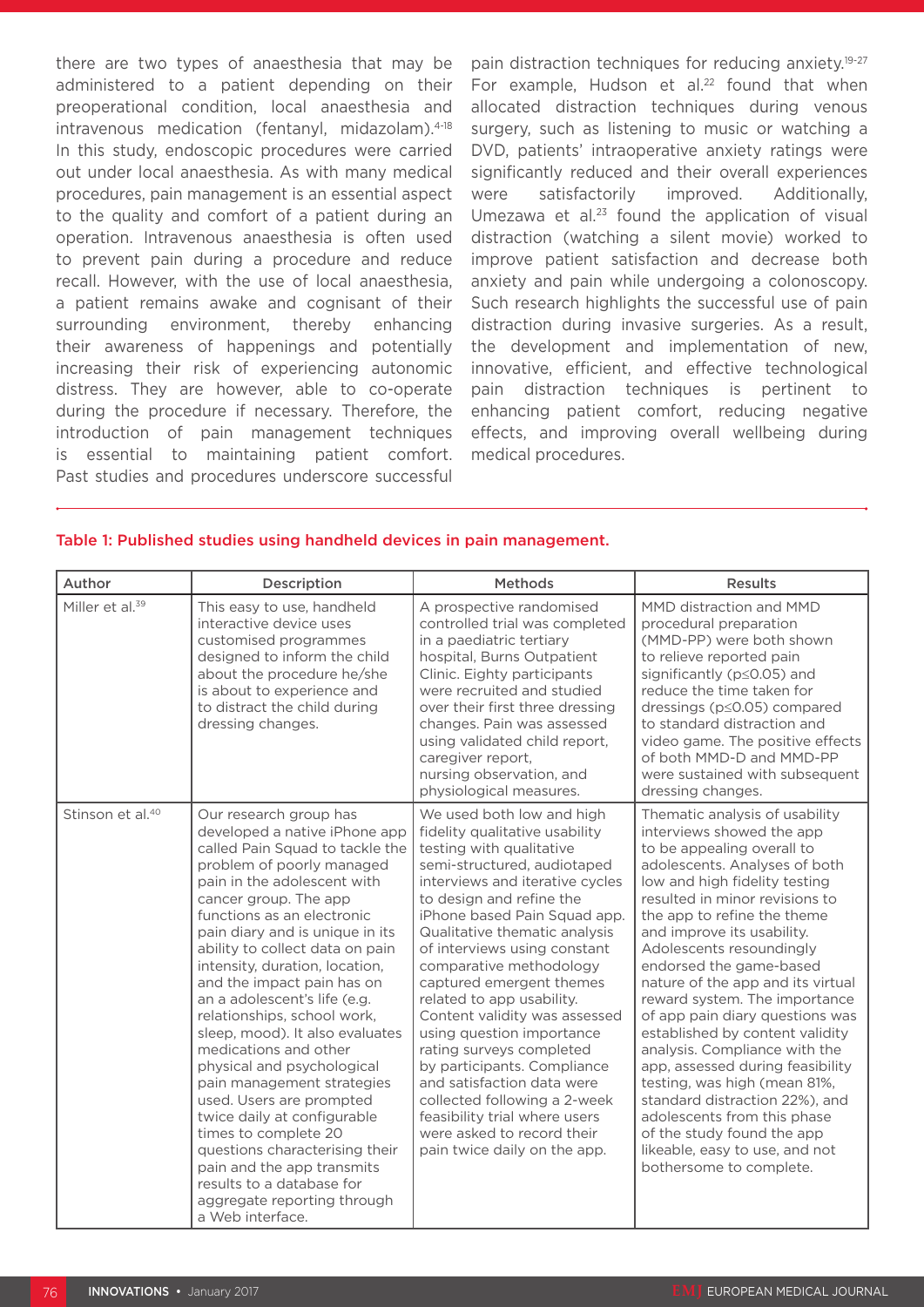#### Table 1 continued.

| Author                          | Description                                                                                                                                                                                                                                                                                                                                                                                                                                                                                 | Methods                                                                                                                                                                                                                                                                                                                                                                                                                                                                                              | <b>Results</b>                                                                                                                                                                                                                                                            |
|---------------------------------|---------------------------------------------------------------------------------------------------------------------------------------------------------------------------------------------------------------------------------------------------------------------------------------------------------------------------------------------------------------------------------------------------------------------------------------------------------------------------------------------|------------------------------------------------------------------------------------------------------------------------------------------------------------------------------------------------------------------------------------------------------------------------------------------------------------------------------------------------------------------------------------------------------------------------------------------------------------------------------------------------------|---------------------------------------------------------------------------------------------------------------------------------------------------------------------------------------------------------------------------------------------------------------------------|
| Spyridonis et al. <sup>41</sup> | In this paper, we present<br>an Android application<br>(PainDroid) that has enhanced<br>VR technology for the<br>purpose of improving the<br>management of pain.                                                                                                                                                                                                                                                                                                                            |                                                                                                                                                                                                                                                                                                                                                                                                                                                                                                      | Our evaluation with a group of<br>wheelchair users revealed that<br>PainDroid demonstrated high<br>usability among this population,<br>and it is foreseen that it can<br>make an important contribution<br>in research on the assessment<br>and management of joint pain. |
| Mosso et al. <sup>19</sup>      | When undergoing ambulatory<br>surgical operations, the<br>majority of patients<br>experience high levels of<br>anxiety. Different experimental<br>studies have shown that<br>distraction techniques are<br>effective in reducing pain<br>and related anxiety. VR has<br>been demonstrated to be a<br>good distraction technique,<br>it has been repeatedly used in<br>hospital contexts for reducing<br>pain in burn patients, but it<br>has never been used during<br>surgical operations. | With the present randomised<br>controlled study, we intended<br>to verify the effectiveness<br>of VR in reducing anxiety<br>in patients undergoing<br>ambulatory operations under<br>local or regional anaesthesia.<br>In particular, we measured<br>the degree to which anxiety<br>associated with surgical<br>intervention was reduced<br>by distracting patients with<br>immersive VR provide through<br>a mobile phone connected to<br>a HMD compared to a no-<br>distraction control condition. | A significant reduction of<br>anxiety was obtained after<br>45 minutes of operation in the<br>VR group but not in the control<br>group, and, after 90 minutes,<br>the reduction was larger in the<br>experimental group than in the<br>control group.                     |

### VR: virtual reality; MMD: multi-modal distraction; MMD-PP: multi-modal distraction procedural preparation; app: application; HMD: headmounted display. *Adapted from Wiederhold et al.42*

Virtual reality (VR) as an established and effective tool in reducing autonomic response pain has been demonstrated in uterine cervical procedures (conisations, cone biopsies, etc.) and even in peritoneum manipulation in certain cases. Furthermore, VR reduces somatic pain in soft tissues of the abdominal wall, legs, arms, neck or head in outpatient surgeries. The utility of VR in decreasing pain has been demonstrated in psychology, dentistry, rehabilitation, and many other fields of medicine (Table 1).23-31 As an example, Czub and Piskorz, $32$  and Mühlberger et al. $33$ conducted studies measuring variance of pain intensity thresholds of subjects immersed in VR. Ultimately, the experiments produced higher pain thresholds for those immersed in a virtual environment. Additionally, augmented reality, a blend of physical and virtual worlds, has been applied to alleviate pain adjunctively with pharmacological analgesia in children undergoing dressing changes following burn injuries.<sup>34</sup> In another application. Wiederhold et al.<sup>35</sup> demonstrated the effectiveness of VR pain distraction during dental procedures. VR pain distraction has also been applied for a wide range of surgeries, including cardiac procedures.<sup>36,37</sup> There are many applications of VR in healthcare, especially for pain management.<sup>38</sup> Overall, the application of VR as a state management tool for medical procedures is increasingly recognised as an effective application to manage patient pain all the while costing less and being more accessible than many other analgesia options. The clinically validated capability of VR to manage pain points to a number of possible VR applications in surgery. In an attempt to expand the existing body of research, the present study explored the application of VR as an assistive anaesthetic during upper gastrointestinal endoscopy procedures. We aimed to elaborate on previous methods by examining the analgesic effects of VR in a large sample of patients. In addition, our approach to understanding the representations of pain will offer additional insight into the most effective behavioural and medical applications of VR technology.

# **METHODS**

## **Participants**

This study took place at the Endoscopy Service at the Pisanty Clinic of the Institute for Social Security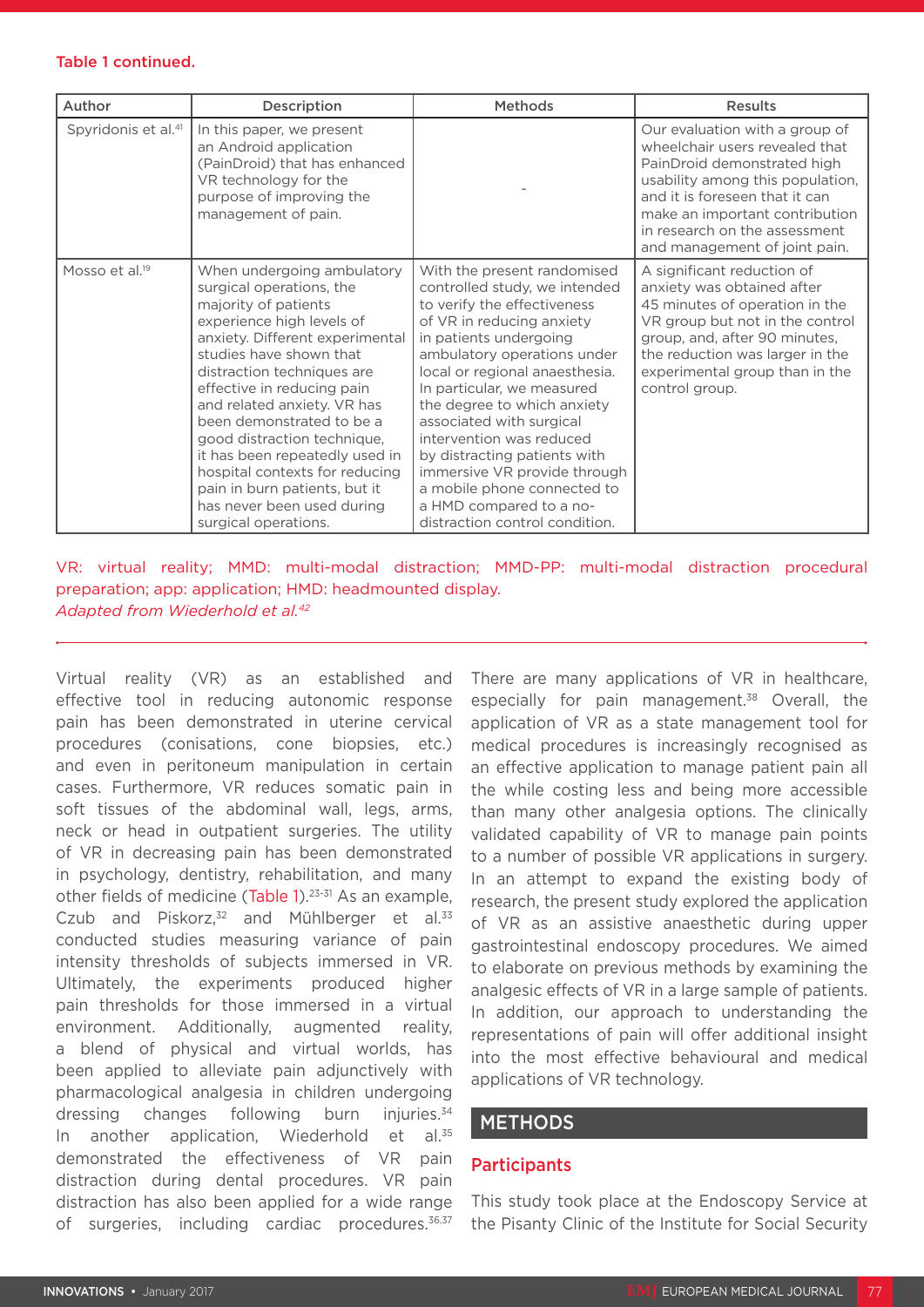and Services for State Workers (ISSSTE) in Mexico City, Mexico. A total of 115 outpatients participated with full informed consent. There were 34 male and 81 female participants, all without cardiorespiratory disease who took part. The control group (n=59) received local anaesthesia, while the treatment group ('VR distraction') (n=56) received local anaesthesia and an immersive VR relaxation environment. Patients were not randomised. The average age of the control and VR groups was 53.2 and 47.6 years old, respectively. In the control group, the age range was 27–81 years (mean [M]=53.2).

## Stimulus

The virtual scenarios used were: 'Enchanted Forest', 'Cliff', 'Castle', and 'Beach', all developed at the Virtual Reality Medical Center, La Jolla, San Diego, California, USA (Figure 1). Each of these four environments are clinically validated relaxation worlds to reduce autonomic stress responses and reduce pain.

#### **Materials**

The equipment necessary for an endoscopic procedure includes optic fibre to transmit the image to a monitor, a light source for illuminating the inside of the cavities, and insufflation to distend the virtual spaces of organs. Additionally, instruments inserted through the endoscope are used to take samples for cytological and histological examinations (biopsy forceps), and to cauterise, infiltrate, dissect, cut, and remove superficial injuries. Heart rate and additional sensors were used to measure each patient's vitals.

Gauzes were also used to measure oral secretion. We will report the findings on physiological measurement in an upcoming publication.

The VR scenarios were presented through an eMagin Headmounted Display (HMD) that displayed three-dimensional (3D) stereoscopic colour images with a resolution of 1,024x768 pixels. The auditory effects were delivered through binaural headphones. The computer was a Pentium IV, 3 GHz, 2 GB Ram, NVIDIA QuadroFX 4500 512 MB DDR3 Graphics card. Virtual scenarios were modelled and animated using 3D StudioMax, Adobe Photoshop, and Maya. Navigation was conducted with a Logitech Joypad.

## Procedures

In this study, we performed diagnostic OGD and biopsies. All patients were referred to the clinic with benign diagnoses of peptic ulcer disease, gastritis, oesophageal reflux, upper bleeding, duodenogastric reflux, oesophageal varix, and human immunodeficiency virus (HIV) amongst others (Table 2). To become accustomed to the intervention, the VR group was trained how to navigate the relaxation environment prior to the procedure. Each patient's vital signs were measured before, during, and after the endoscopy, as were their subjective perceptions of pain, measured via self-report on the Visual Analogue Scale (VAS). With the patient seated, initial vital signs and patient pain were recorded. Endoscopic procedures were done under local anaesthesia; the physician sprayed five doses of xylocaine into the oral cavity before beginning the procedure.



Figure 1: Virtual reality headmounted display and one of four virtual environments displayed to patients.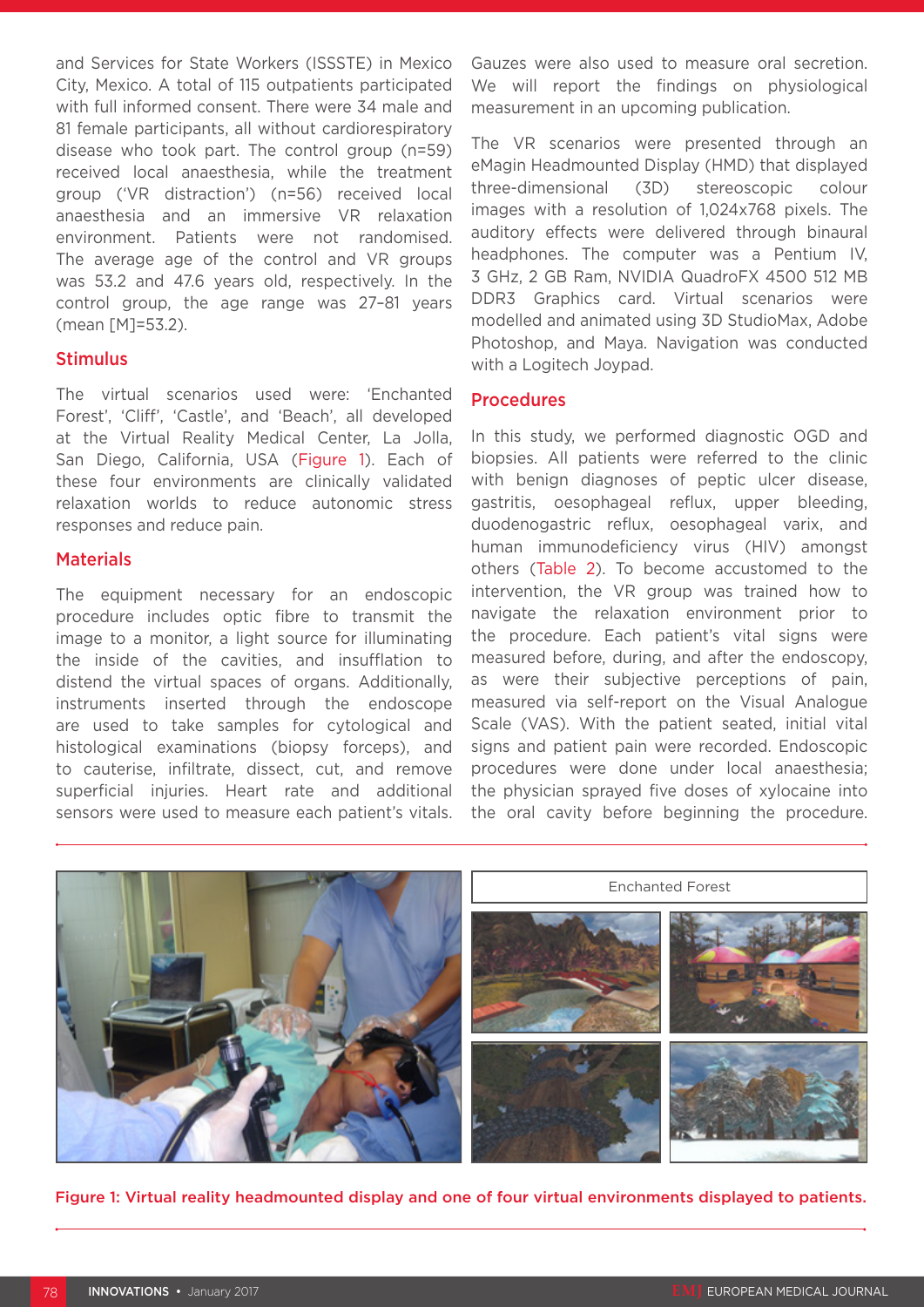With the patient lying on their left side decubitus with an oral protector (nozzle), the physician set up the HMD linked to a laptop in order to present one of the four virtual environments (Figure 1). The physician then inserted the endoscope through the oral cavity into the larynx. Next, the patient was instructed to swallow in order to insert the endoscope into the upper oesophagus. The VR headset and environment was then turned on and the patient began navigation. Continuing to explore the stomach and gastric antrum, the endoscopist performed a retrovision manoeuvre. The bending of an endoscope can cause pain and distention and because of this it was decided that this was the optimal time to record the in-procedure vital signs. This data was recorded as 'face', or pain, 'during'. If necessary, the endoscopist took biopsy samples from the fundus, body, or antrum. We continued with the exploration of the first and second portion of duodenum where vital signs were again measured. The procedure ended and the

endoscope was removed. After the endoscope was extracted, gauzes were analysed. These oral secretion measurements served as indicators of stress levels during the procedure. Patients in the VR group continued immersion in the virtual environment for 10 minutes after the conclusion of the procedure while the endoscopist cleaned the equipment. At this time, the last vital signs, pain ratings, and gauze scores were recorded.

#### **Measures**

Subjective vital signs were recorded before, during, and after the procedure via the pain VAS. This Likert-type scale instructed patients to rate pain on a scale of 0–10 (0=no pain, 10=maximum pain). Physician stress was measured on a self-report scale of 1-3 (1=no stress, 2=some stress, 3=much stress). The length of the procedure was also recorded.

#### Table 2: Frequency of diagnosis: Comparison between virtual reality and control groups.

| <b>Diagnosis</b>             | <b>Frequency with</b><br>VR (n=56) | Percentage with<br>VR (n=56) | <b>Frequency with</b><br>no VR (n=59) | Percentage with<br>no VR (n=59) |
|------------------------------|------------------------------------|------------------------------|---------------------------------------|---------------------------------|
| Normal                       | 10                                 | 17.8%                        | 12                                    | 20.33%                          |
| Peptic ulcer disease         | 12                                 | 21.42%                       | 8                                     | 13.55%                          |
| Gastritis                    | 4                                  | 7.14%                        |                                       | 1.69%                           |
| Hiatal hernia                | 26                                 | 46.42%                       | 26                                    | 44.06%                          |
| Gastroesophageal reflux      | 3                                  | 5.3%                         | 5                                     | 8.47%                           |
| Oesophagitis                 | 3                                  | 5.3%                         | 12                                    | 20.33%                          |
| Human immunodeficiency virus | $\mathcal{P}$                      | 3.57%                        |                                       | O%                              |
| Oesophageal varix            | 3                                  | 5.3%                         |                                       | 1.69%                           |
| Upper bleeding               |                                    | 1.78%                        | ∩                                     | O%                              |
| Duodenogastric reflux        |                                    | $O\%$                        |                                       | 6.77%                           |

#### VR: virtual reality.

Table 3: Pain distraction during endoscopic surgery. Comparison between virtual reality and control groups on perceived pain, physician stress, and length of procedure.

|                                          | VR    | No VR | $p(\alpha=0.05)$ |
|------------------------------------------|-------|-------|------------------|
| Pain during (0=no pain, 10=maximum pain) | 4.536 | 5.814 | $0.016*$         |
| Physician stress                         | 1.429 | .644  | $0.077**$        |
| Length of procedure (minutes)            | 5.35  | 7.08  | $0.186**$        |

\*p<0.05, \*\*clinically significant. VR: virtual reality.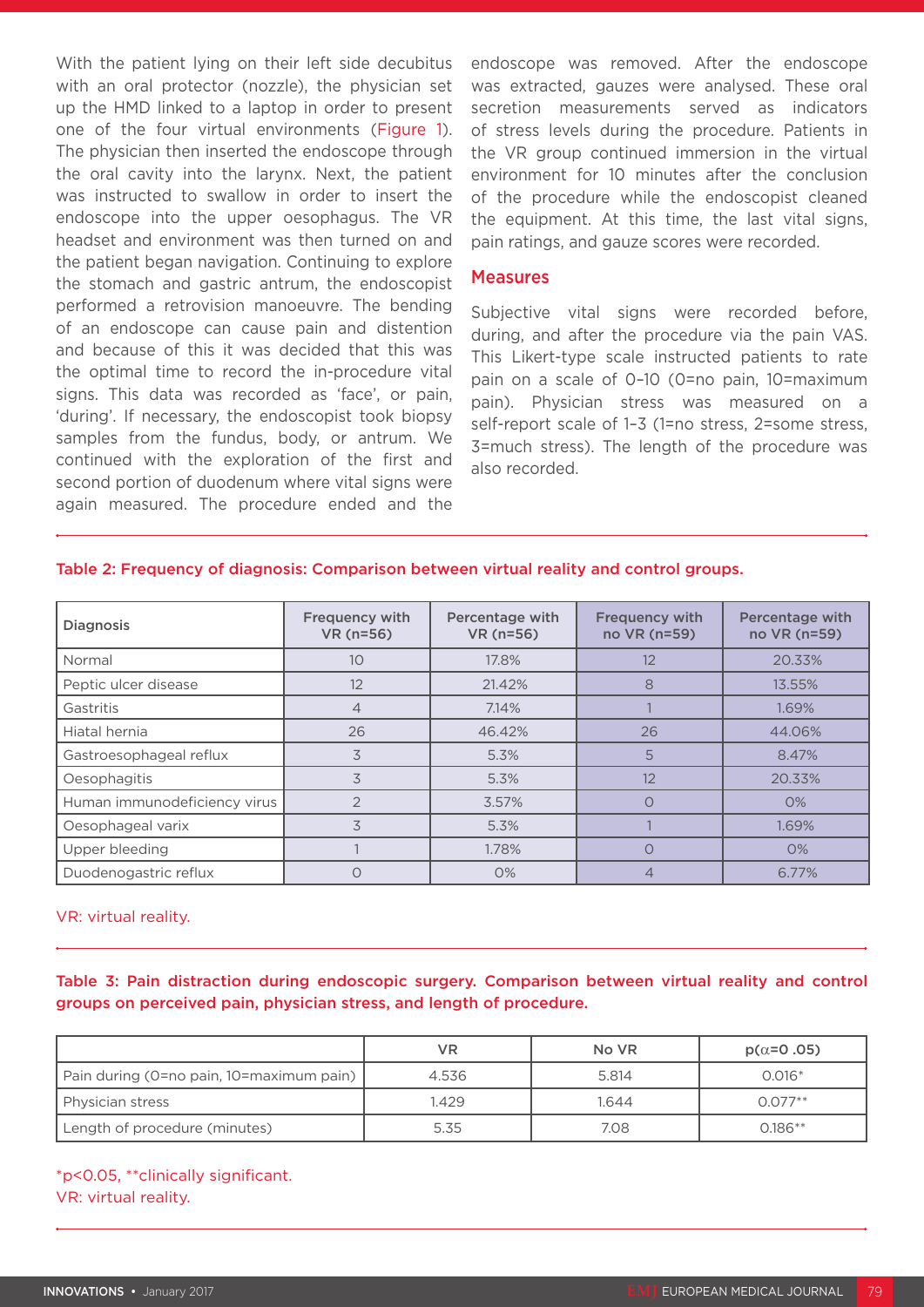## Statistical Analysis

For the assessment of differences in measurements of perceived pain between the VR and control groups, multiple one-way analyses of variance (ANOVA) were run. Cohen's d tests were run to assess effect size. Statistical significance was set at p≤0.05. All data analysis was conducted using Microsoft Excel.

## RESULTS

Table 3 presents mean values and significance levels of the differences between the VR and control group during upper gastrointestinal surgery with local anaesthesia. First, overall pain, as measured on the VAS scale (0=no pain, 10=maximum pain) was 31% lower for patients in the VR group (M=4.536, standard deviation [SD]=2.662) than the control group (M=5.814, SD=2.921), (F [1, 113]=5.991, p=0.016, d=0.469). While statistically non-significant, the average time per procedure with VR was 30% faster than without, a clinically significant difference between groups. The VR group averaged 5.17 minutes per procedure (SD=1.523) while the control group averaged 5.97 minutes per procedure (SD=3.279) and d=0.29, suggesting that VR has a small effect on reducing time per procedure (F [1, 111]=2.33, p=0.13). Comparisons of physician stress also produced clinically significant differences. The physician rated his stress level lower when operating on the VR group (M=1.43, SD=0.599) than the control (M=1.64, SD=0.689) (F [1, 113]=3.19, p=0.077 d=0.34). No complications were presented in this study.

## **DISCUSSION**

This study adds to the current body of research regarding the efficacy of immersive VR distraction for invasive medical procedures and highlights specific ways in which this technology can be successfully applied. VR was shown to reduce pain during medical procedures in this group of 115 patients. The results were statistically significant. VR has a small effect on reducing the time per procedure. In addition, analyses indicate that patient stress positively correlates with physician stress, suggesting that as a patient exhibits physiological signs of discomfort, the physician too reflects higher stress levels. Moreover, due to the moderate effect size of VR on physician stress, we suspect that VR can be an important tool to help physicians relax as well. We have shown in a

number of clinical studies that levels of immersion are important for an effective VR experience. Because our VR worlds are highly engaging and interactive, patients were able to become immersed, which was supported by much lower subjective pain ratings. Overall, we conclude that the ability of the VR intervention to produce statistically significant lower levels of pain underlines its capability as an effective tool in managing physiological responses.

## **CONCLUSION**

As virtual distraction gains traction and is used in conjunction with pharmacological analgesia, there is potential for lower costs in medication and hospitalisation. Aside from lowering costs, VR as a technique of pain distraction can lower medical risks associated with pharmacological analgesia in both public and private health institutions. VR is a non-invasive technology and has the advantage of being easy to use. With VR distraction, practitioners avoid risk factors associated with pharmacological agents such as over-sedation, hypoventilation, and vasovagal episodes. Currently, rapid technological improvements in mobile phones and other mobile devices are facilitating the replacement of bulky, hard-to-handle HMDs with low-cost, easily accessible products. VR scenarios are becoming widely available on today's smart mobile phones and allow patients to easily navigate virtual worlds. Subsequently, the low cost of VR equipment makes it readily available to more institutions interested in using this technology for additional treatments. Overall, this study and the body of research before it contributes to the conversation about the impending ubiquity of VR and both its known and undiscovered benefits across medical settings.

Future research may complement this study by exploring, in greater depth, more reliable physiological and subjective measurements of pain. Our study reveals the effectiveness of VR pain distraction in clinical settings (i.e. the operating room) while a patient is sedated or under some form of pharmacological agent. Nonetheless, it is important that subsequent research be conducted to explore societal applications of VR as an analgesic alternative to pharmacological agents.

VR-assisted analgesia is an effective adjunct to pharmacological agents and is trending toward being a low-cost, highly effective, and widely accessible tool for pain management. Continually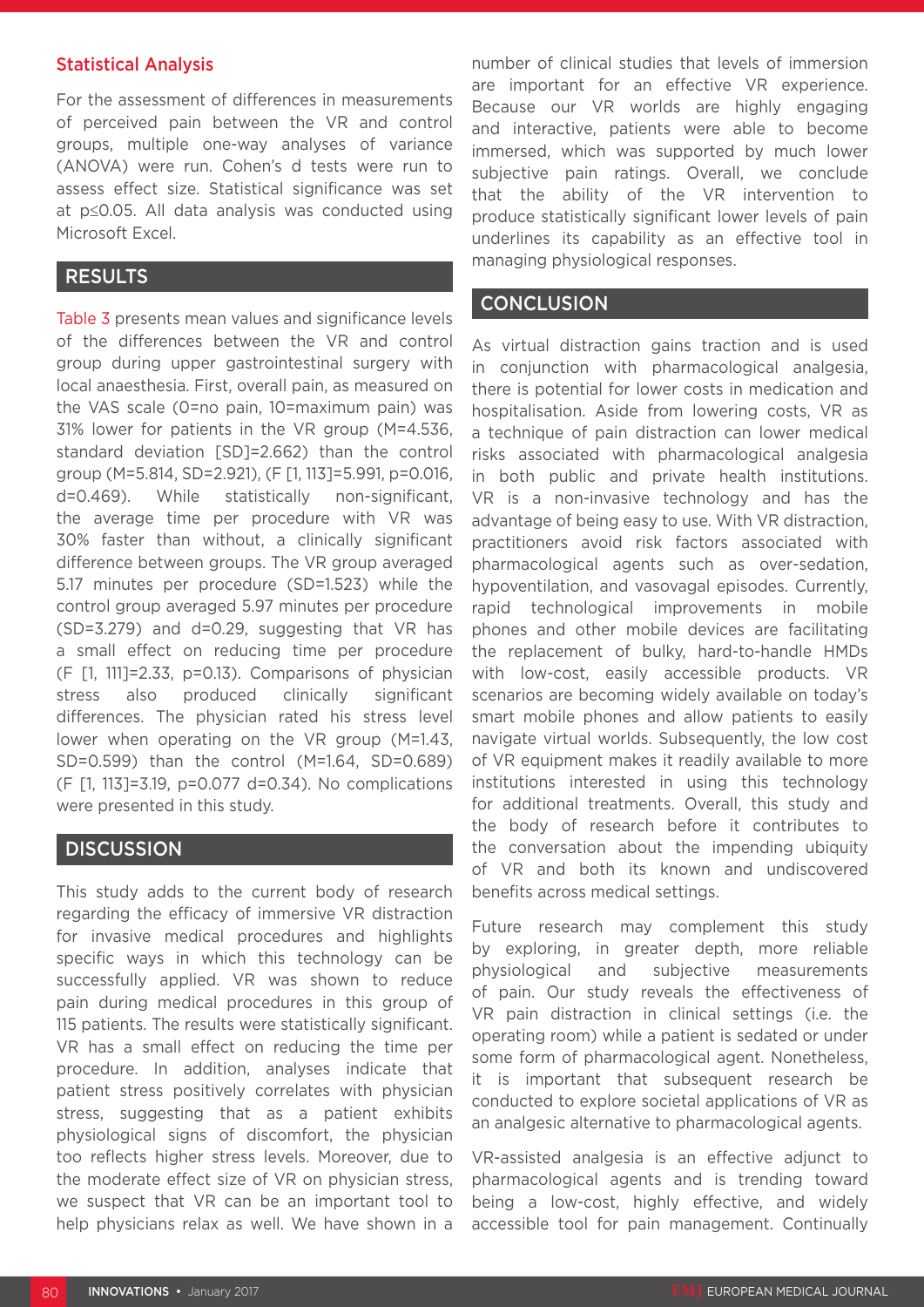#### REFERENCES

1. Hall MJ et al. National Hospital Discharge Survey: 2007 summary. Natl Health Stat Report. 2010;29(29):1-20,24.

2. Pfuntner A et al. Most Frequent Procedures Performed in US Hospitals, 2011. 2011. Available at: https://www.ncbi. nlm.nih.gov/books/NBK174682/. Last accessed: 27 September 2016.

3. Gómez V et al. Routine screening endoscopy before bariatric surgery: is it necessary? Bariatr Surg Pract Patient Care. 2014;9(4):143-9.

4. Freeman ML. Sedation and monitoring for gastrointestinal endoscopy. Gastrointest Endosc Clin N Am. 1994; 4(3):475-99.

5. Carey WD, "Indications, Contraindications, and Complications of Upper Gastrointestinal Endoscopy," Sivak MV Jr. (ed.), Gastroenterologic Endoscopy (1987), Philadelphia: W.B. Saunders, pp.301-4.

6. Hart R, Classen M. Complications of diagnostic gastrointestinal endoscopy. Endoscopy. 1990;22(5):229-33.

7. Javid G et al. Role of pulse oximetry during nonsedated upper gastrointestinal endoscopic procedures. Indian J Gastroenterol. 1998;18(1):15-7.

8. Dark DS et al. Arterial oxygen desaturation during gastrointestinal endoscopy. Am J Gastroenterol. 1990; 85(10):1317-21.

9. Berg JC et al. Clinical value of pulse oximetry during routine diagnostic and therapeutic endoscopic procedures. Endoscopy. 1991;23(6):328-30.

10. O'Connor KW, Jones S. Oxygen desaturation is common and clinically underappreciated during elective endoscopic procedures. Gastrointest Endosc. 1990;36(3 Suppl):S2-4.

11. Oei-Lim VLB et al. Cardiovascular responses, arterial oxygen saturation and plasma catecholamine concentration during upper gastrointestinal endoscopy using conscious sedation with midazolam or propofol. Eur J Anaesthesiol. 1998; 15(5)535-43.

12. Vawter M et al. Electrocardiographic monitoring during coloscopy. American J Gastroenterol. 1975;63(2):155-7.

13. Ristikankare M et al. Conscious sedation and cardiorespiratory safety during colonoscopy. Gastrointest Endosc. 2000;52(1):48-54.

14. Freerman ML et al. Carbon dioxide retention and oxygen desaturation during gastrointestinal endoscopy. Gastroenterology. 1993;105(2):331-9.

15. Malhotra HS et al. Electrocardiographic changes during upper gastrointestinal endoscopy in ambient hypoxia. J Assoc Physicians India. 1991;39(9):692-3.

16. Lazzaroni M, Bianchi Porro G. Preparation, premedication, and surveillance. Endoscopy. 2005;37(2):  $101 - 9$ 

17. Osinaike BB et al. Cardiorespiratory changes during upper gastrointestinal endoscopy. Afr Health Sci. 2007;7(2): 115-9.

18. Eddings J et al. (eds.), How Virtual Reality Works (1994), New York: Ziff-Davis Press.

19. Mosso JL et al. Virtual reality on mobile phones to reduce anxiety in outpatient surgery. Stud Health Technol Inform. 2009;142:195-200.

20. Gorini A et al. Emotional Response to Virtual Reality Exposure across Different Cultures: The Role of the Attribution Process. Cyberpsychol Behav. 2009;12(6):699-705.

21. Vázquez JLM et al. Using Cybertherapy to Reduce Postoperative Anxiety in Cardiac Recovery Intensive Care Units. J Anesth Clin Res. 2013;4:363.

22. Hudson BF et al. Randomized controlled trial to compare the effect of simple distraction interventions on pain and anxiety experienced during conscious surgery. Eur J Pain. 2015;19(10):1447-55.

23. Umezawa S et al. Visual distraction alone for the improvement of colonoscopyrelated pain and satisfaction. World J Gastroenterol. 2015;21(15):4707-14.

24. Hoffman HG et al. The Effectiveness Of Virtual Reality For Dental Pain Control: A Case Study. Cyberpsychol Behav. 2004; 4(4):527-35.

25. Wiederhold BK, Wiederhold MD. Virtual Reality Therapy For Anxiety Disorders: Advances In Evaluation And Treatment (2005), Washington: American Psychological Association.

26. Wiederhold BK, Wiederhold MD. A Continuum of Care: Virtual Reality as Treatment of Posttraumatic Stress Disorder (PTSD) and Other Pain Syndromes. International Review of the Armed Forces Medical Services. 2014;87(3):47-52.

27. Wiederhold BK et al. Virtual Reality As A Distraction Technique In Chronic Pain Patients. Cyberpsychol Behav Soc

Network. 2014;17(6):346-52.

28. Jeonghun Ku WG et al., "The Development Of A VR System For The Cognitive & Behavioral Assessment Of Schizophrenia," Westwood JD et al. (eds.), Medicine Meets Virtual Reality 12: Building A Better You: The Next Tools For Medical Education, Diagnosis, And Care, (2004), Amsterdam: IOS Press, pp.180-9.

29. Lozano JA et al. Virtual food in virtual environments for the treatment of eating disorders. Stud Health Technol Inform. 2002;85:268-73.

30. Van Cleve L et al. Pain responses of hospitalized infants and children to venipuncture and intravenous cannulation. J Pediatr Nurs. 1996;11(3):161-8.

31. Hoffman HG et al. Use of virtual reality for adjunctive treatment of adult burn pain during physical therapy: a controlled study. Clin Journal Pain. 2000;16(3): 244-50.

32. Czub M, Piskorz J. Effectiveness of Different Virtual Reality Environments on Thermal Pain Distraction. Pol J App Psychol. 2012;10(2):7-19.

33. Mühlberger A et al. Pain modulation during drives through cold and hot virtual environments. Cyberpsychol Behav. 2007;10(4):516-22.

34. Mott J et al. The efficacy of an augmented virtual reality system to alleviate pain in children undergoing burns dressing changes: a randomised controlled trial. Burns. 2008;34(6):803-8.

35. Wiederhold MD et al. Clinical Use of Virtual Reality Distraction System to Reduce Anxiety and Pain in Dental Procedures. Cyberpsychol Behav Soc Network. 2014;17(6):359-65.

36. Mosso JL et al. Cybertherapy--New applications for discomfort reductions. Surgical care unit of heart, neonatology care unit, transplant kidney care unit, delivery room-cesarean surgery and ambulatory surgery, 27 case reports. Stud Health Technol Inform. 2007;125:334-6.

37. Mosso-Vázquez JL et al. Virtual Reality for Pain Management in Cardiac Surgery. Cyberpsychol Behav Soc Network. 2014; 17(6):371-8.

38. Cyberpsychology, Behavior, and Social Networking. Journal Special Issue on Pain. 2014;17(6).

39. Miller K et al. Multi-modal distraction. Using Technology to Combat Pain in Young Children with Burn Injuries. Burns. 2010;36(5):647-58.